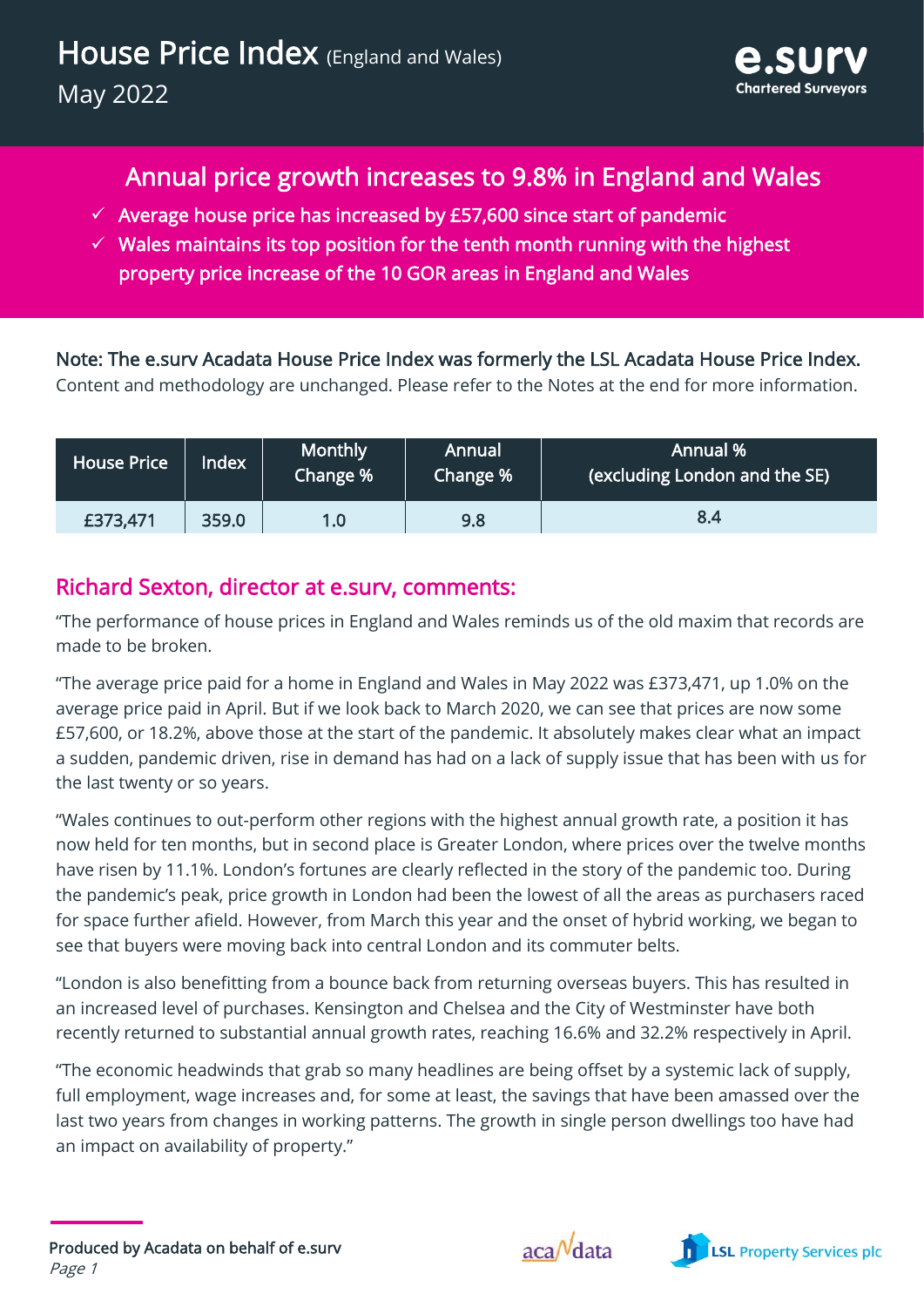Table 1. Average House Prices in England and Wales for the period May 2021 – May 2022 [Link to source Excel](http://www.acadata.co.uk/assets/uploads/2022/06/e.surv-Acadata-EW-HPI-National-and-Regional-Formatted-Data-from-2005-May-22.xlsm)

| Month           | Year | <b>House Price</b> | Index | <b>Monthly Change %</b> | Annual Change % |  |
|-----------------|------|--------------------|-------|-------------------------|-----------------|--|
| <b>May</b>      | 2021 | £340,278           | 319.2 | 0.7                     | 9.7             |  |
| June            | 2021 | £335,588           | 315.7 | $-1.4$                  | 7.9             |  |
| July            | 2021 | £336,696           | 316.7 | 0.3                     | 6.8             |  |
| <b>August</b>   | 2021 | £332,062           | 312.5 | $-1.4$                  | 3.7             |  |
| September       | 2021 | £342,503           | 321.5 | 3.1                     | 5.5             |  |
| October         | 2021 | £348,803           | 328.3 | 1.8                     | 5.8             |  |
| November        | 2021 | £347,264           | 332.5 | $-0.4$                  | 4.5             |  |
| <b>December</b> | 2021 | £351,926           | 338.2 | 1.3                     | 4.3             |  |
| January         | 2022 | £355,534           | 341.7 | 1.0                     | 4.5             |  |
| February        | 2022 | £364,154           | 350.0 | 2.4                     | 5.1             |  |
| March           | 2022 | £366,714           | 352.5 | 0.7                     | 7.2             |  |
| <b>April</b>    | 2022 | £369,706           | 355.3 | 0.8                     | 9.4             |  |
| May             | 2022 | £373,471           | 359.0 | 1.0                     | 9.8             |  |

Note: The e.surv Acadata House Price Index provides the "average of all prices paid for domestic properties", including those purchases made with cash.

#### Commentary: John Tindale and Peter Williams, Acadata Senior Analysts

Figure 1. The average house price in England and Wales, smoothed, May 2020 – May 2022 [Link to source Excel](http://www.acadata.co.uk/assets/uploads/2022/06/e.surv-Acadata-EW-HPI-Trendline-Two-Years-May-22.xlsx)



The rise in house prices continues unabated. The average price paid for a home in England and Wales in May 2022 was £373,471, up some £3,750, or 1.0%, on the average price paid in April. This sets yet another new record level for England and Wales – and for the seventh time in the last eight months, thus underlining the recent strength of the market. Prices are now some £57,600, or 18.2%, above March 2020 levels, at the start of the pandemic.



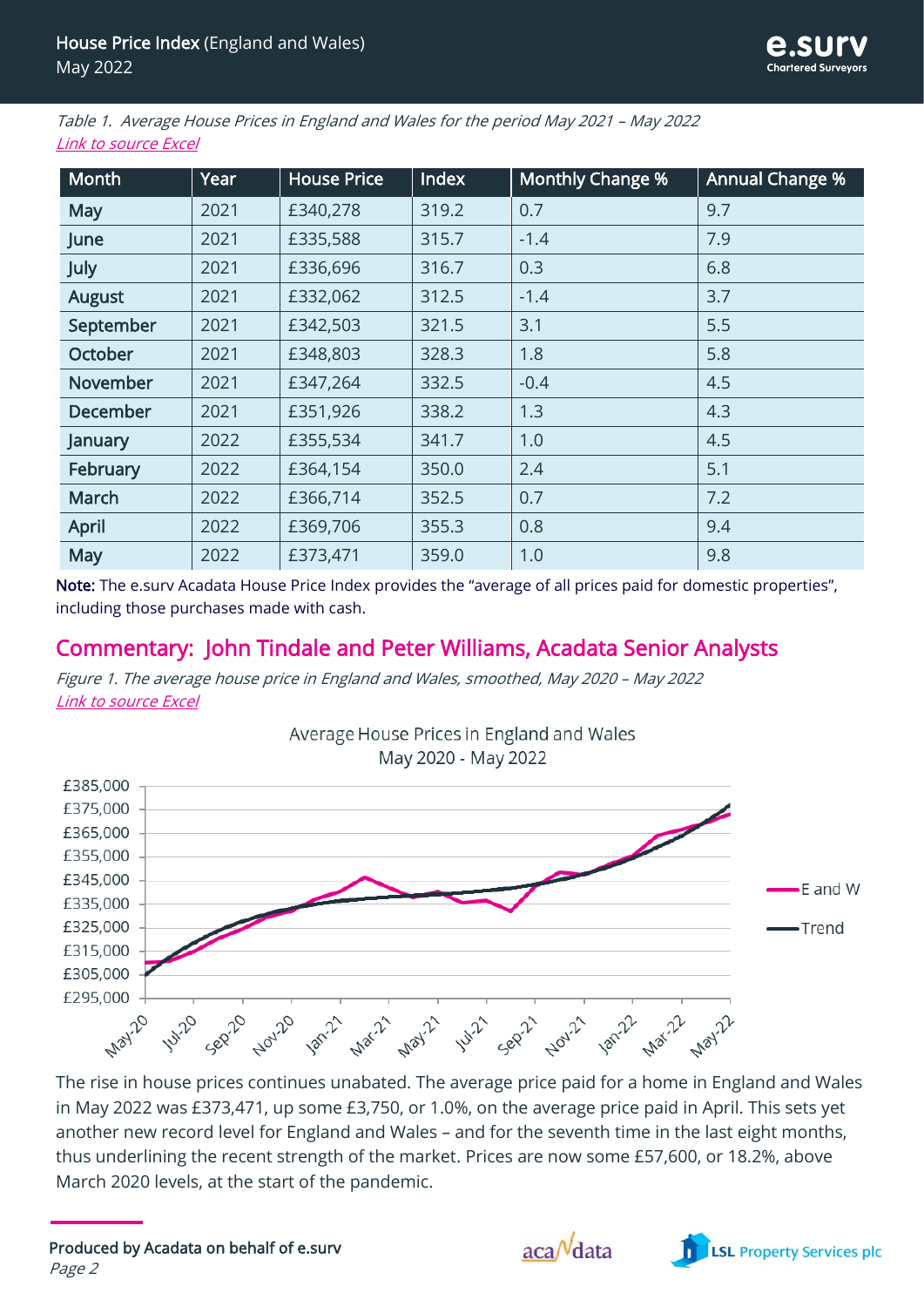As Figure 1 above shows, the average house price in England and Wales has continued to increase throughout the first five months of 2022 on a near straight-line basis, confounding all the predictions of a slowing growth rate - driven by a variety of factors - but including the increased cost of living pressures on consumers. As shown in this report, house prices throughout England and Wales have continued to climb in 2022, despite that wider context, highlighting the strength of underlying demand.

# Average Annual Regional House Prices

Figure 2. The annual change in the average house price for the three months from March 2022 to May 2022, analysed by GO[R Link to source Excel](http://www.acadata.co.uk/assets/uploads/2022/06/e.surv-Acadata-EW-HPI-Annual-growth-over-3-months-May-22.xlsx)



Average Annual Change Over Last Three Months

Figure 2 shows the percentage change in annual house prices on a regional basis in England, and for Wales, averaged over the three-month period of March to May 2022, compared to the same three months in 2021. These figures are produced on a rolling three-month basis, with Figure 2 showing the similarly averaged figures from one month earlier.

All ten GOR areas are experiencing rising prices over the last twelve months, with nine of the ten setting new record average house prices in April 2022, the one exception being the East of England, where prices in Essex, the largest component part of the East of England in terms of house sales, fell by 0.3% in the month.

Wales remains the GOR area with the highest annual growth rate, a position it has now held for ten months. Twenty-one of the twenty-two local authority areas in Wales have seen prices increase over the period, the one exception being Denbighshire. Seven local authority areas in Wales have annual house price growth in excess of 15%, the highest being Carmarthenshire, where average prices have increased by 25%, with detached homes in the area rising from £265k in April 2021, to £325k one year later. The rise in detached prices is almost certainly a consequence of the desire for additional space among purchasers arising from the restrictions of the pandemic and the policy of, where possible, 'working from home' – the county is frequently referred to as being the "Garden of Wales".



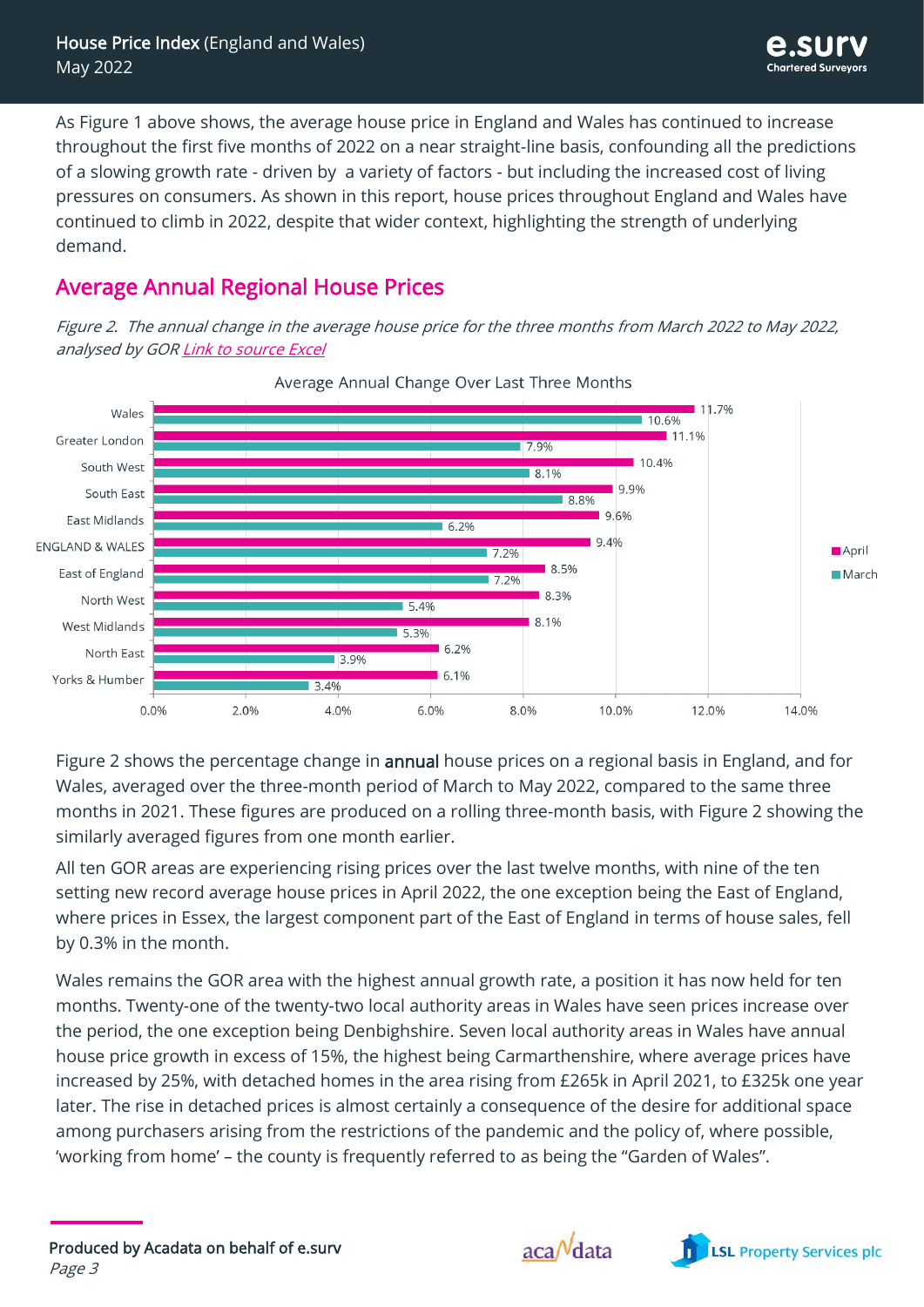In second place is Greater London, where prices over the twelve months have risen by 11.1%. As shown in Figure 3 below, price growth in London had been the lowest of all the 10 GOR areas during the pandemic, as purchasers looked to move out of the capital into the more open countryside of the South East and beyond. However, from March 2022 onward, we began to see that buyers were moving back into central London, as offices in the capital started to re-open. Additionally, the quarantine rules that had been in place for visitors to the UK were removed, allowing overseas buyers to travel to the United Kingdom with more confidence. This resulted in an increased level of purchases, with areas such as Kensington and Chelsea and the City of Westminster proving to be favoured locations. These two boroughs have recently returned to substantial annual growth rates, reaching 16.6% and 32.2% respectively in April.

All ten GOR areas have seen an increase in their annual rates of growth, compared to the previous month. The GOR area with the largest increase in its growth rate is the East Midlands, up from 6.2% last month, to 9.6% this month, followed by Greater London, up from 7.9% to 11.1%.

## England and Wales Regional Heat Map

These different trends are evident in the Regional Heat Map shown below for April 2022.

There are three distinct groupings in England and Wales in terms of house price growth, with both North/South and East/West dimensions. In the South we have the South West, the South East and Greater London, with highest rates between 9.9% and 11.1%, to which we need to add Wales at 11.7% and the East Midlands at 9.6%. We then have the more north western part of England including the North West and the West Midlands at 8.3% and 8.1% respectively, to which we can add the East of England at 8.5%. Finally we have the East coast locations of the North East and Yorkshire and the Humber, with the lowest rates of 6.2% and 6.1% respectively.





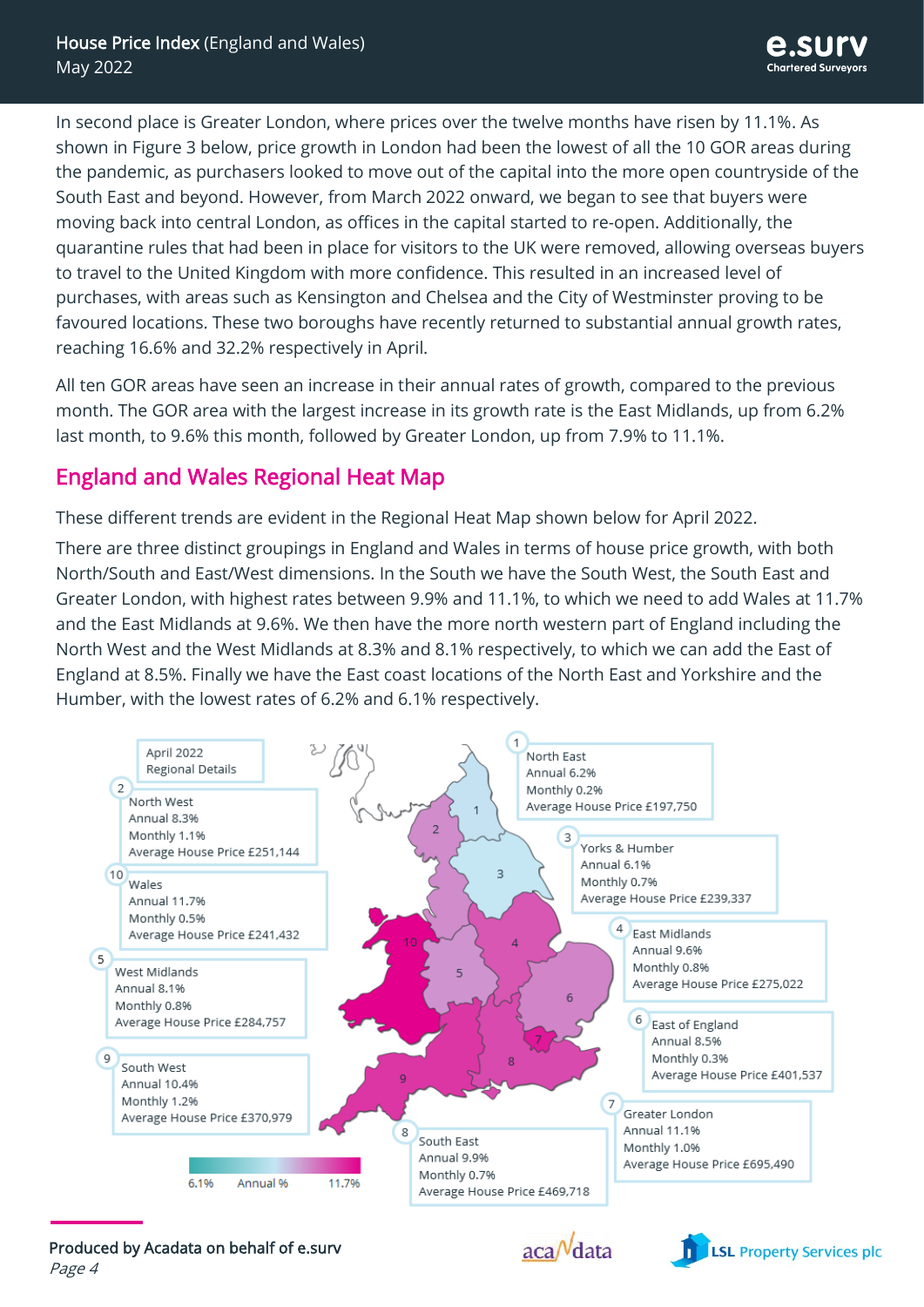#### The housing market in early summer 2022

Past experience tells us that it takes time for macro-economic changes to impact the housing market. Partly this is because only a small proportion of homes are being traded at any one time, and of course the scale of any impact on households varies enormously. In addition, the mortgage market tends to respond to changed conditions quite slowly, and not least when competitive pressures are intense. The upshot of this is that the long-predicted downturn has yet to materialise, and as reported here, the current market has remained buoyant. We will follow market evolution month-by-month. It is worth noting that the government is due to make further housing announcements, and it seems likely that home ownership will remain a focus. It is thus possible there will be further stimulus measures, but it is hard to predict precisely what they might be, not least given the political and economic backdrop.

## April - Annual Price Trends





Figure 3 shows the annual growth rates in house prices over the last two years, one plot line including Greater London and the South East, along with the remainder of England and Wales (the red line), and the other excluding Greater London and the South East (the black line). The impact of trends from September 2020 to July 2021 can clearly be seen, with London and the South East pulling the average rate of price growth for the rest of the country down over this period. These months approximate roughly to the time when the SDLT tax holiday was operational in England, and the LTT tax holiday was applicable in Wales.

It is evident that growth rates were higher outside London and the South East of England where the SDLT holiday had more impact. Looking at April 2021 in particular, ie one year ago, we can note that rates excluding London and the South East were at 11.8%, while including these two areas brought the average rate in England and Wales down to 7.9%, some 3.9% lower.

The reason for highlighting these rates is to point out that the north/south divide which can be seen in Figure 2 above largely arises from the differences in the starting points for the comparison around

Produced by Acadata on behalf of e.surv Page 5



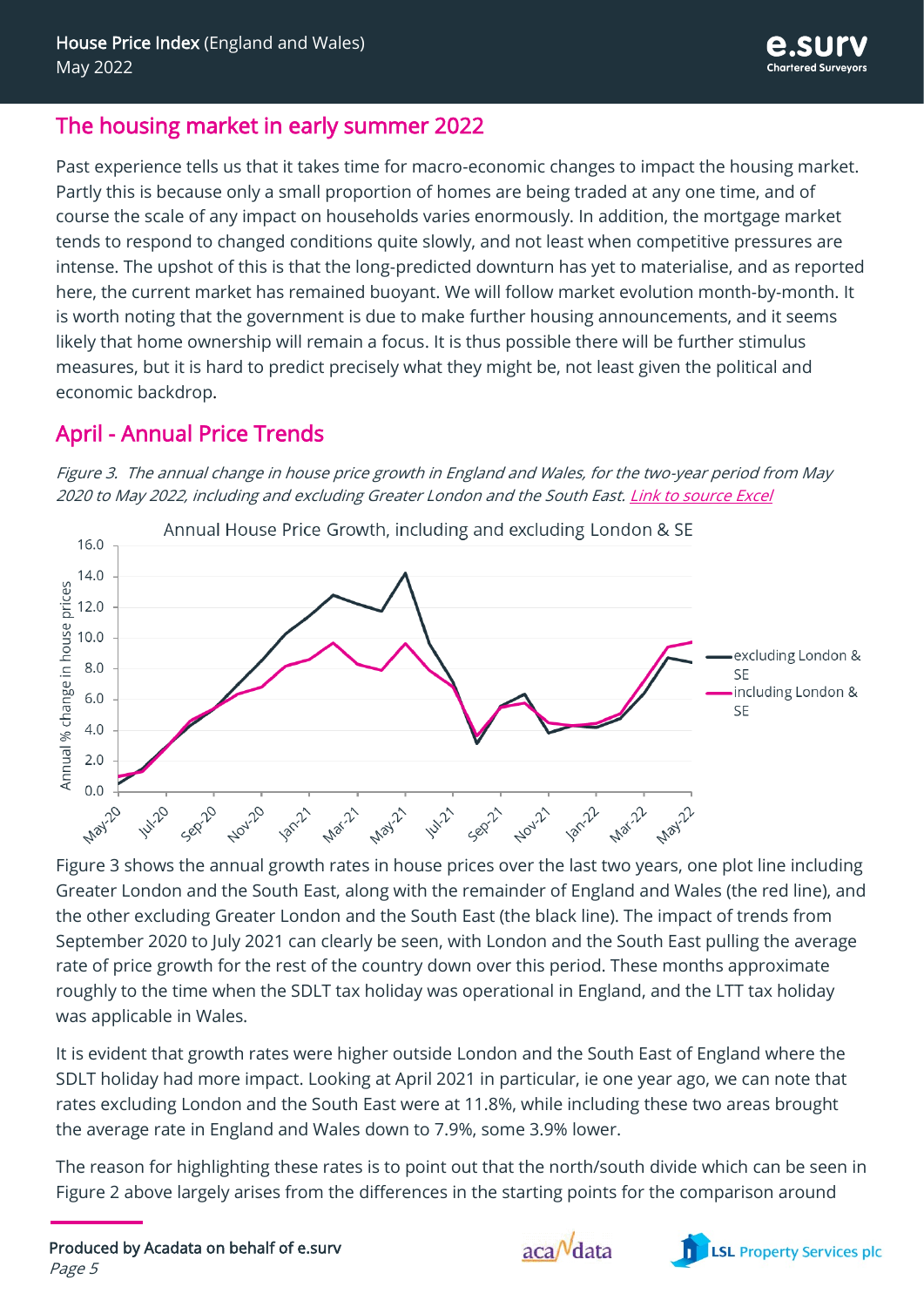annual rates of change. If the North of England had not been at 13.3% some twelve months earlier, then we would be reporting a far higher change in prices for April 2022. Looking at Figure 3 above, we can see that the differential between the two groupings in terms of annual price growth continued through to July 2021, so we can expect to be describing a heightened north/south divide for at least another two months.

## Property Types

Figure 4. The annual change in house price growth in England and Wales, for the two-year period from May 2020 to May 2022, by Property Type. [Link to source Excel](http://www.acadata.co.uk/assets/uploads/2022/06/e.surv-Acadata-EW-HPI-Property-Types-May-22-.xlsx)



Figure 4 above shows the different movement in average house prices in England and Wales over the period from May 2020 to May 2022, analysed by property type.

As can be seen detached properties had the highest rates of growth over this period, with semidetached and terraced properties both having lower rates, broadly similar to each other. Also clear are the far lower rates of price growth - frequently negative - associated with flats over this same period.

The high rates of price growth seen for detached properties is perhaps not too surprising. As has been well documented, the pandemic resulted in life-style changes relating to the purchase of homes, with many buyers seeking out larger properties to enable them to "work from home" – which became known as the "Race for Space". Additionaly, other buyers sought out second homes in areas of natural beauty and coastal locations to enable them to take "staycations", as foreign travel became largely prohibited. The accompanying competition for these larger properties resulted in increasing prices.

Flats over this period were subject to two separate factors. Firstly, there was the corollary of the "Race for Space", in that flats rarely have their own private gardens or an extra room which can be converted into an office area. Consequently, there was a general tendency for those looking to purchase a property to move up the housing chain in terms of usable floor area, which reduced the demand for flatted homes. At the same time, following the cladding crisis associated with the aftermath of the Grenfell Tower fire, lenders required an EWS1 certificate to ensure that the flat was



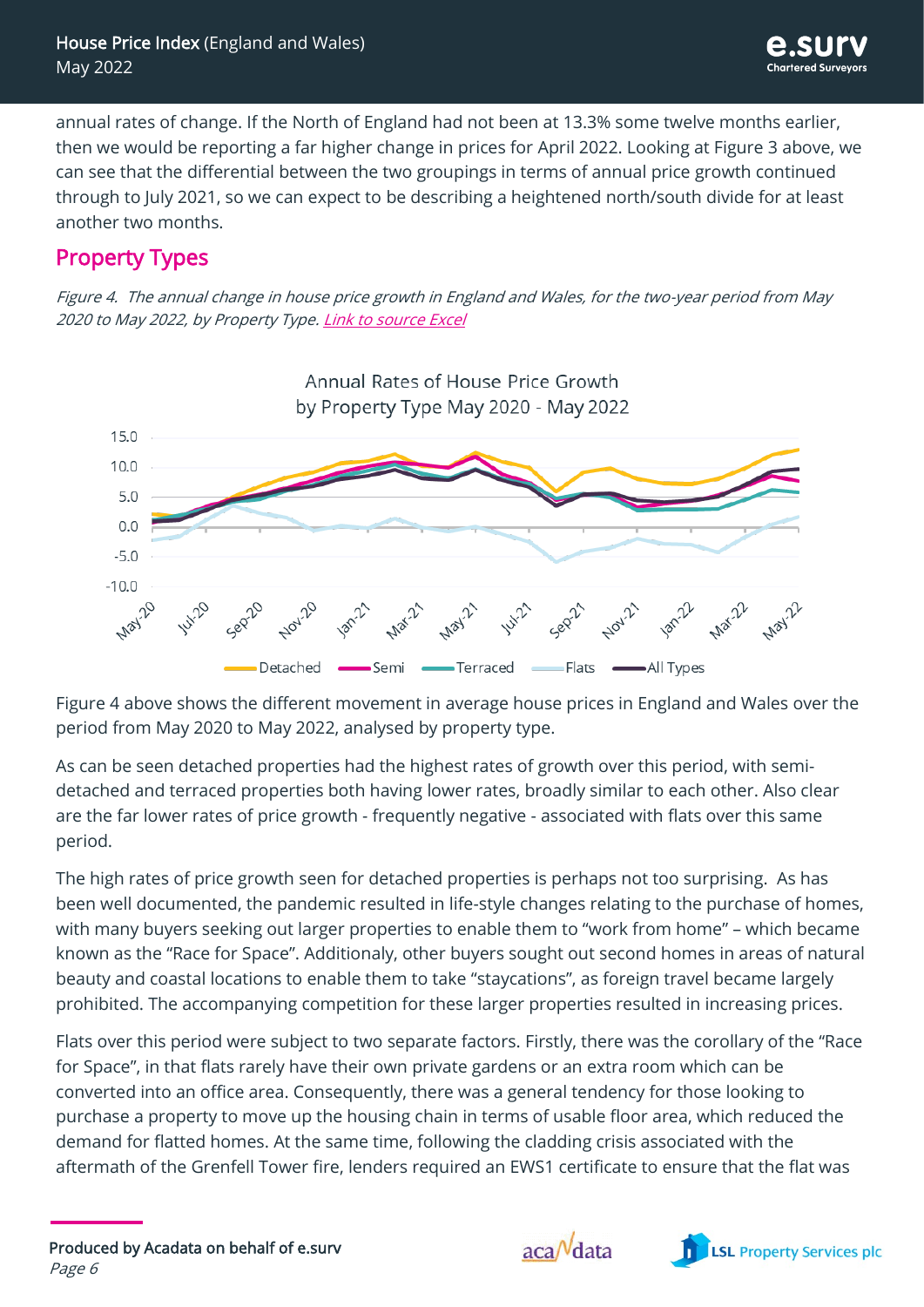"fit for purpose". In many cases these certificates proved hard to obtain, which similarly reduced demand for flatted properties. Hence the price of flats failed to keep pace with other property types.

There is some evidence from Figure 4 that the price of flats is once again beginning to climb. In part, this is due to the return of workers into the larger conurbations, as the requirement to "work from home" is no longer part of Government policy. Additionally, there is a pick-up in demand from foreign nationals for centrally-located premises, as well as the fact that not all flats required remediation and were increasingly good value relative to the stock as a whole. As reported earlier, this has led to large upswings in price in areas such as the City of Westminster, where flats represent some 90% of all properties sold.

# Monthly Price Trends

In our latest Unitary Authority report on the April 2022 market, which takes into account March, April and May sales, prices have increased by 0.8%, compared to the previous month (the report is available on the [Acadata](http://www.acadata.co.uk/services/house-price-index/) website - see Unitary Authority Analysis). Of the 110 areas in England and Wales, 77 saw prices increase in the month, with falls in 33 areas. This compares to 73 areas with price rises in March 2022.

The area with the highest increase in price growth in the month was Blaenau Gwent at 6.1%. However, Blaenau Gwent has one of the lowest number of transactions per month of any authority in England and Wales, with only 23 transactions reported in April, which tends to result in volatile movements in average prices, particularly when expressed in percentage terms.

Putting aside the result for Blaenau Gwent, the second highest increase in average house prices in the month was in Milton Keynes, where prices increased by 4.9%. It was the average price of detached homes that increased the most in Milton Keynes, up from £566k in March 2022 to £586k one month later. Detached homes are the most transacted property type in the Milton Keynes Unitary Authority area, representing 31% of all property sales over the last year, against a national average of 26%.



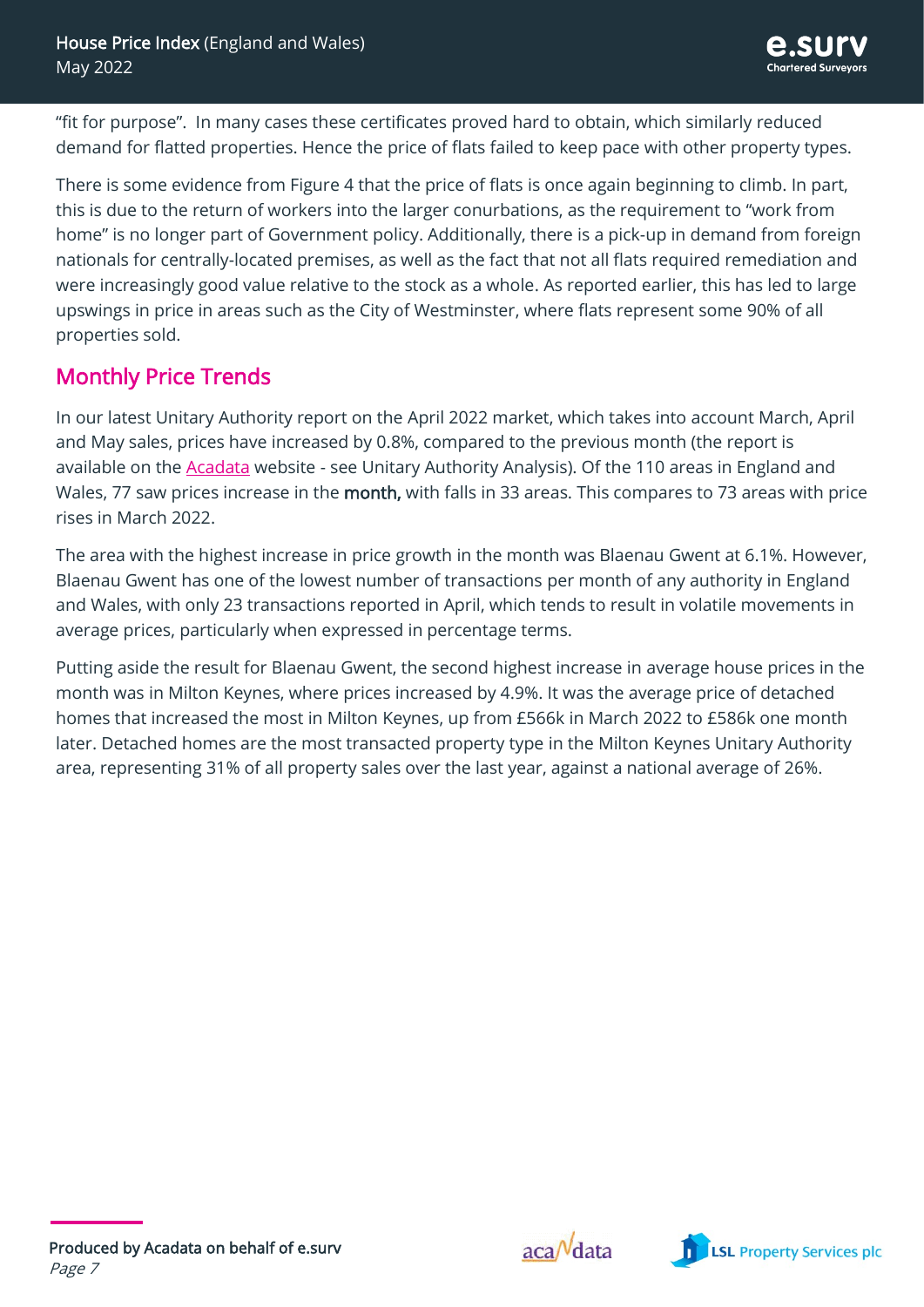#### **Transactions**



Figure 5. The number of housing transactions per month, January 2017 - March 2022 [Link to source Excel](http://www.acadata.co.uk/assets/uploads/2022/06/e.surv-Acadata-EW-HPI-Housing-transactions-per-month-May-22.xlsx) Housing Transactions per Month 2017 - 2022

Figure 5 shows the number of domestic housing transactions per month recorded in England and Wales at the Land Registry for the period from January 2017 to March 2022.

As the chart shows, the years 2017 – 2019 were relatively standard, with not too many fluctuations from one year to the next. However, from the start of the pandemic in March 2020, more pronounced changes can be seen in home-buying behaviour, as housing transactions in April 2020 plummeted, to be followed by a return in housing sales as confidence began to re-build. This then turned into a period when sales exceeded previous levels, as "lifestyle" changes resulted in an increase in demand for homes, especially those with space to allow for "Working from Home".

There are three conspicuous peaks in 2021 (the light blue line) shown on the graph, along with three associated troughs. The peaks are all stamp duty-related events, occurring in March, June and September 2021. The March 2021 event was one month before the original date planned for Chancellor Sunak's SDLT tax holiday to end – this termination date was extended to 30 June 2021 at its full rate, and to 30 September 2021 at a reduced rate – but the announcement of its extension wasn't made until 3 March 2021, and many purchasers already had plans to buy a property within the original timescale – hence the March 2021 spike. The second peak was in June 2021, the final date within which the full SDLT tax holiday was available in England under Sunak's revised plans, and the final date for the LTT holiday in Wales. The third peak, in September 2021, was the last month of the reduced-rate SDLT tax holiday in England.

Each peak is followed by a trough, indicating the extent to which buyers were able to bring forward their purchases into a tax-saving month, resulting in a lack of buyers the following month when the higher rates of tax were re-applied.

It is difficult to determine whether the apparent lack of sales from October 2021 through to March 2022, compared to previous years, is due to a "true" reduction in sales, or whether this is the result of the Land Registry falling behind in its ability to process the increased number of transactions that took place during June and September 2021.



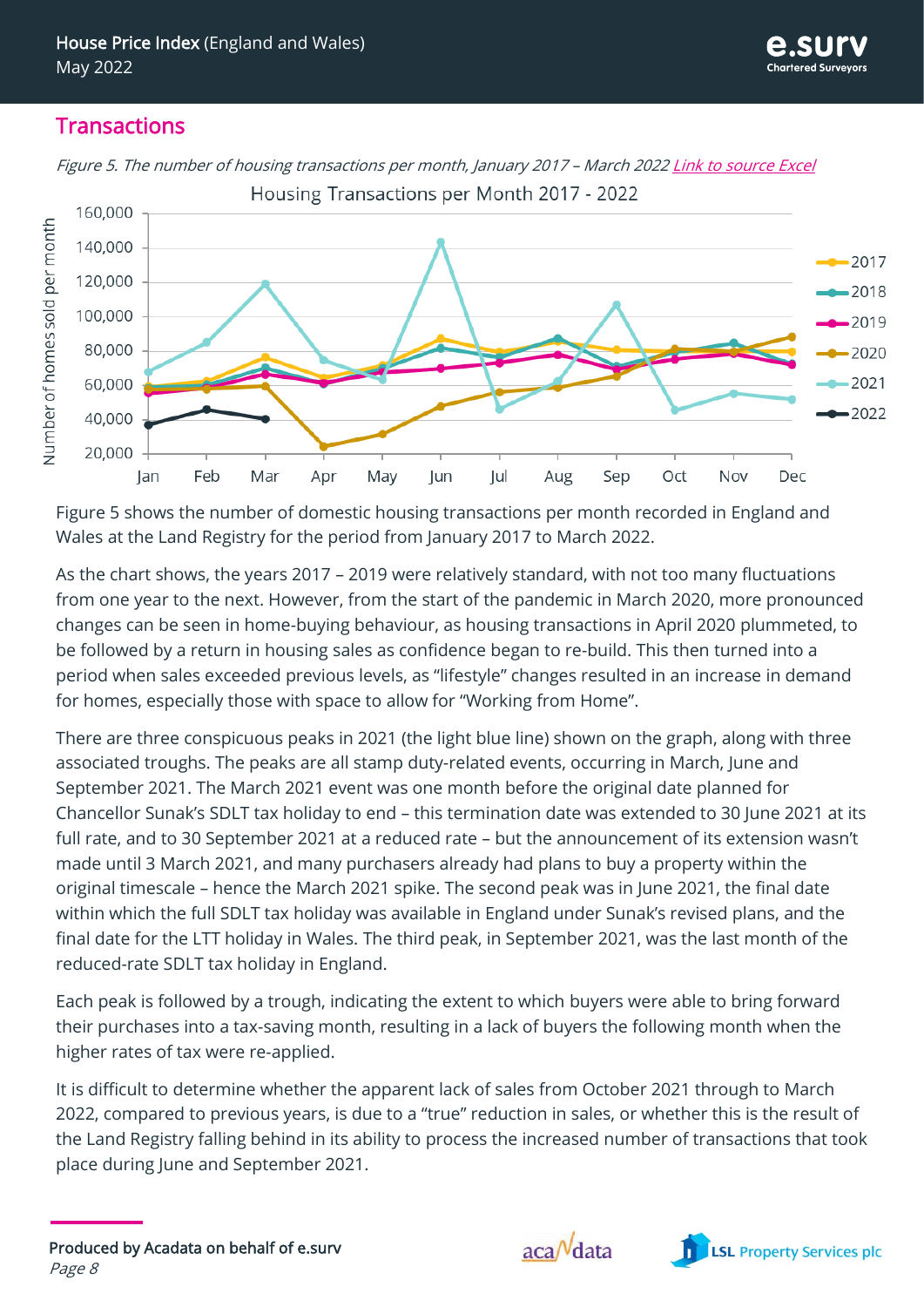Table 2 below shows a regional analysis of the number of domestic housing transactions that have been registered to date at the Land Registry for Q4 2019, 2020 and 2021. The analysis shows that there was a 10% increase in sales in Q4 2020 compared to Q4 2019. However it also shows a 39% reduction in sales in Q4 2021, compared to Q4 2020.

Table 2. The number of housing transactions per region during Q4 2019, 2020 and 2021 [Link to source Excel](http://www.acadata.co.uk/assets/uploads/2022/06/e.surv-Acadata-EW-HPI-Transactions-by-Region-May-22.xlsx)

#### TRANSACTIONS ANALYSIS BY REGION

| TRANSACTIONS ANALYSIS BY REGION |           |         |         |  |                        |         |  |  |
|---------------------------------|-----------|---------|---------|--|------------------------|---------|--|--|
|                                 | Oct - Dec |         |         |  | $\overline{Oct}$ - Dec |         |  |  |
| <b>REGION</b>                   | 2019      | 2020    | 2021    |  | 2019/20                | 2020/21 |  |  |
| <b>NORTH</b>                    | 12,483    | 13,976  | 9,479   |  | 12%                    | $-32%$  |  |  |
| <b>NORTH WEST</b>               | 26,920    | 28,594  | 18,990  |  | 6%                     | $-34%$  |  |  |
| <b>YORKS &amp; HUMBERSIDE</b>   | 22,007    | 23,974  | 14,930  |  | $9\%$                  | $-38%$  |  |  |
| <b>EAST MIDLANDS</b>            | 20,126    | 21,549  | 12,972  |  | 7%                     | $-40%$  |  |  |
| <b>WEST MIDLANDS</b>            | 22,050    | 22,335  | 14,175  |  | 1%                     | $-37%$  |  |  |
| <b>EAST ANGLIA</b>              | 11,036    | 12,234  | 6,937   |  | 11%                    | $-43%$  |  |  |
| <b>GREATER LONDON</b>           | 22,016    | 24,575  | 14,335  |  | 12%                    | $-42%$  |  |  |
| <b>SOUTH EAST</b>               | 52,262    | 60,162  | 34,147  |  | 15%                    | $-43%$  |  |  |
| <b>SOUTH WEST</b>               | 25,864    | 29,089  | 16,480  |  | 12%                    | $-43%$  |  |  |
| <b>ENGLAND</b>                  | 214,764   | 236,488 | 142,445 |  | 10%                    | $-40%$  |  |  |
| <b>WALES</b>                    | 12,522    | 13,160  | 10,767  |  | 5%                     | $-18%$  |  |  |
| <b>ENGLAND &amp; WALES</b>      | 227,286   | 249,648 | 153,212 |  | 10%                    | $-39%$  |  |  |

The latest HMRC transactions counts for the same periods are showing a 16% increase in transactions between Q4 2020 and Q4 2019 and a 21% fall between Q4 2021 and Q4 2020. This would suggest that Land Registry has further transactions to record for Q4 2021.

The HMRC provisional estimates for the number of domestic housing transactions in England and Wales in February, March and April 2022 are 85,100, 98,800 and 86,900 respectively, although in the past HMRC transaction estimates are typically 30% higher than the final number of actual recorded domestic sales at the Land Registry.



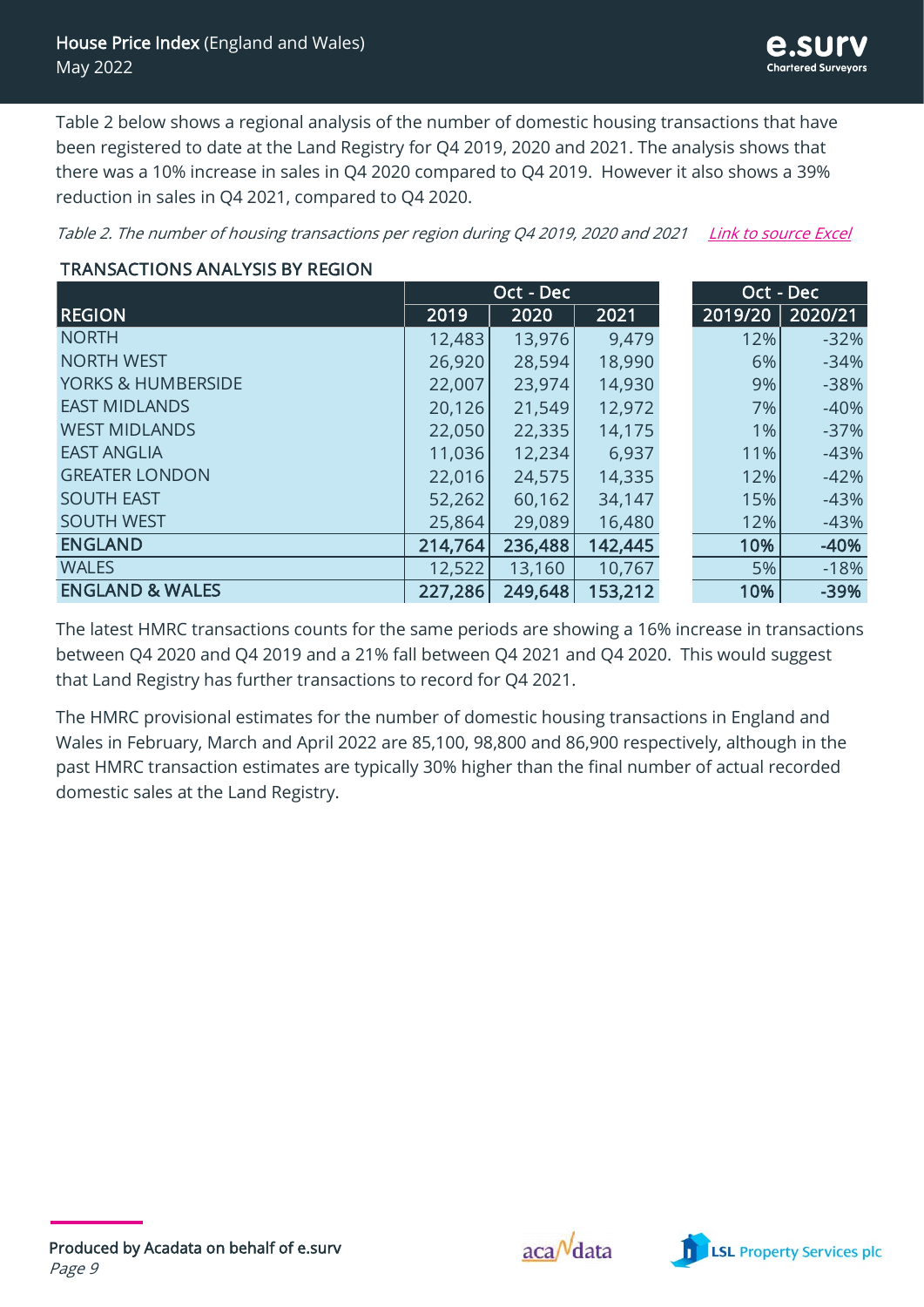## **Notes**

# About the e.surv Acadata House Price Index

1. The e.surv Acadata House Price Index was formerly the LSL Acadata House Price Index (e.surv is part of the LSL Property Services group) and is produced by Acadata. Content and methodology are unchanged.

2. The e.surv Acadata House Price Index (England and Wales):

- $\checkmark$  uses the **actual** price at which every property in England and Wales was transacted, including prices for properties bought with cash, based upon the factual Land Registry data as opposed to mortgage-based prices, asking prices or prices based upon samples
- $\checkmark$  is updated monthly so that prices of all reported relevant transactions are employed in our latest Acadata England and Wales House Price Index release
- $\checkmark$  provides the arithmetic average of prices paid for houses, different from the geometric average prices used in the ONS UK House Price Index

3. The initial e.surv Acadata House Price Index for each month, employs an academic "index of indices" model, custom-built at Cambridge, pending release of further transacted prices from the Land Registry which are reflected in our monthly index updates.

4. All e.surv Acadata House Price Index numbers, published prior to receipt of all transaction data, are subject to change; we publish the precise numbers that result from our calculations but these numbers reflect our mix adjustment and seasonal adjustment methodologies and, initially, our index of indices model. Our indices also reflect our best endeavours and are issued in good faith without any claim as to precision, accuracy or fitness for any purpose. For more detail see [www.acadata.co.uk.](http://www.acadata.co.uk/)

5. The Acadata website enables comparisons of selected indices over selected timescales to be undertaken [here](http://www.acadata.co.uk/assets/uploads/2022/06/e.surv-Acadata-EW-HPI-National-and-Regional-Formatted-Data-from-2005-May-22.xlsm) with ease and provides historic results and other information.

For further footnotes and a description of the methodology used in the e.surv Acadata Index please click [here.](http://www.acadata.co.uk/e-surv-ew-hpi-footnotes-and-methodology/)

# About Acadata

1. Acadata is an independent privately owned consultancy specialising in house price data. Our associated company MIAC Acadametrics Limited is an independent asset valuation service provider, specialising in behavioural modelling, stress testing and collateral valuation for the financial services industry.

2. The e.surv Acadata House Price Index may not be used for commercial purposes without written permission from Acadata. Specifically, it may not be used to measure the performance of investments or to determine the price at which investments may be bought or sold or for collateral valuation concerning which enquiries should be directed to MIAC Acadametrics.

# About e.surv Chartered Surveyors

e.surv is the UK's largest valuation provider, directly employing over 600 residential surveyors across the UK, supported by a network of consultant valuers.